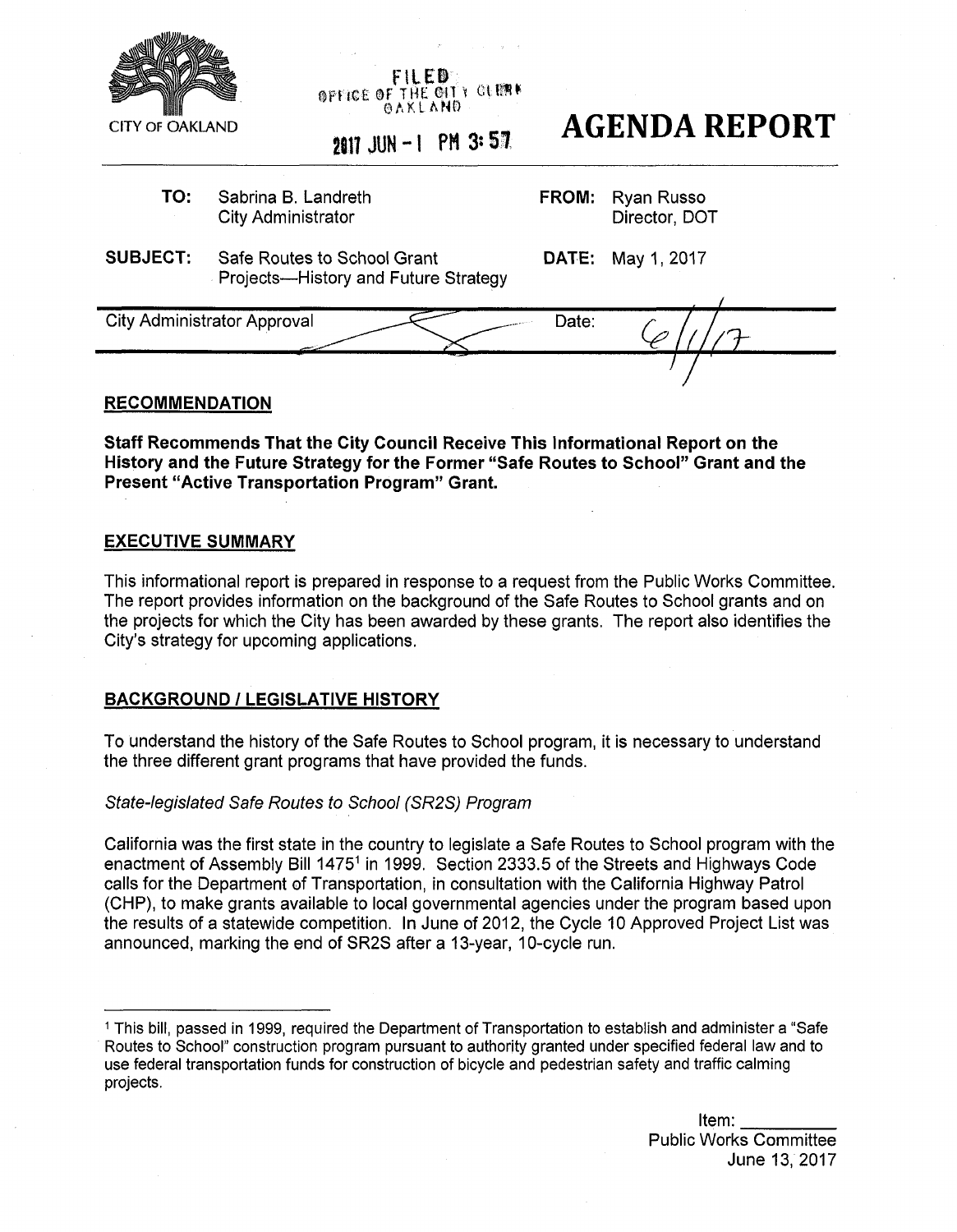#### *Federal Safe Routes to School (SRTS) Program*

Authorized by Section 1404 of SAFETEA-LU (the Safe, Accountable, Flexible, Efficient Transportation Equity Act: A Legacy for Users), the SRTS Program came into effect in August of 2005. This Federal funded program emphasizes community collaboration in the development of projects and projects that incorporate elements of the 5 E's—education, encouragement, engineering, enforcement, and evaluation—for a holistic approach to enhancing travel safety to and from schools.

In October of 2011, the Cycle 3 Final Project List was announced, marking the end of SRTS after a 6-year, 3-cycle run.

#### *Active Transportation Program (ATP)*

In September of 2013, Governor Brown signed legislation creating the Active Transportation Program (ATP) in the Department of Transportation (Senate Bill 99, Chapter 359 and Assembly Bill 101, Chapter 354). The ATP consolidated existing Federal and State transportation programs, including the Transportation Alternatives Program (TAP), Bicycle Transportation Account (BTA), and State Safe Routes to School (SR2S), into a single program with a focus to make California a national leader in active transportation. The ATP program funds safe routes to school- type projects but has no specific set aside for them, so they compete for funding with all types of pedestrian and bicycle-related projects.

To date, there have been 3 application cycles for the ATP.

#### **ANALYSIS AND POLICY ALTERNATIVES**

**Attachment "A"** details the safe routes to school projects and the approximate costs that the City has been awarded by each cycle of SR2S, SRTS, and ATP. To date, the City has received awards for 9 out of the 16 rounds of applications we submitted. The total amount that has been awarded to the City is approximately \$5.61 million. The grants typically require a minimum 10% local match and fund primarily capital improvements allowing for only incidental program costs such as outreach and education.

#### *School Selection and Project Development Process*—*Past and Present*

For the state-funded SR2S program, the first two applications for which the City received an award—cycles 1 and 2 in 2000-02—focused on installing pedestrian "count-down" signals for traffic signals that existed along school routes. This device was fairly new at the time and was a simple, cost-effective, and quick improvement to pedestrian crossing safety. For the next two awards—cycles 4 and 6 in 2003-06—selected schools and projects were based on the thennewly released Pedestrian Master Plan which identified the top ten schools with the most number of pedestrian (under age 18) collisions within a quarter-mile of campus.

The schools and projects in subsequent awarded applications—SR2S cycles 7 and 10, SRTS cycles 1 and 2, and ATP Cycle 1—were selected and developed in partnership, first with TransForm, and now with the Alameda County Transportation Commission (ACTC) through its

> Item: Public Works Committee June 13, 2017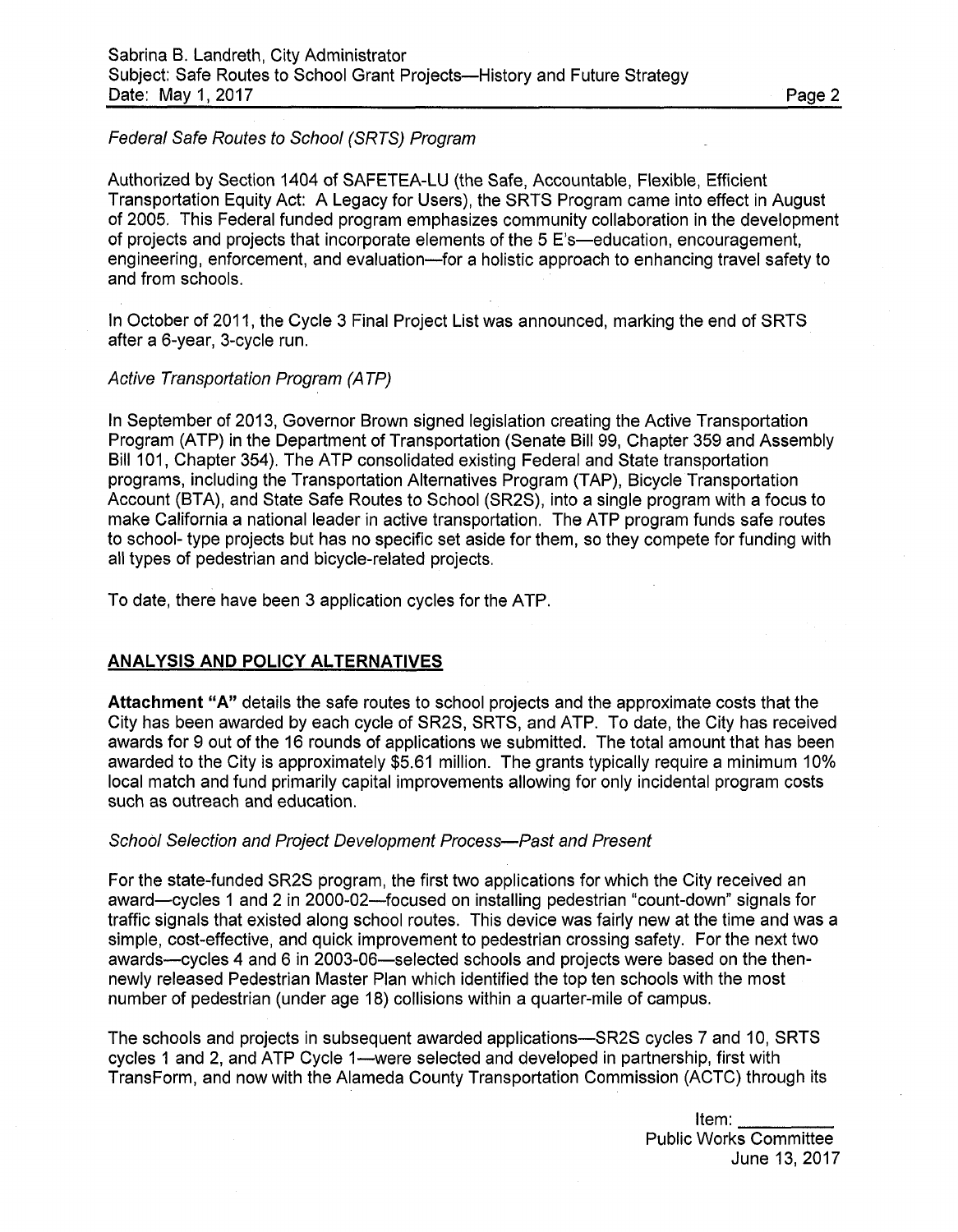site assessment program. The site assessments, typically conducted as a "walk audit" for a school or a cluster of schools during student arrival times in the morning, are attended by the City's engineering staff and police department, school staff, parents, students, transportation consultants, and elected officials. Safety improvements recommended by the site assessment team are vetted for applicability and cost effectiveness and become the core projects in the grant applications. Currently, 41 schools in Oakland participate in the site assessment program.

In the proposed FY 2017-19 capital budget, \$2 million in Infrastructure Bond (Measure KK) funds have been proposed to fund safe routes to school-type improvements at schools that have received the aforementioned site assessments.

#### *Future Application Strategy*

Staff will continue to participate in the site assessments to be informed about safety needs and receive improvement ideas. Staff will develop preliminary plans for each school site assessment and will seek future granting opportunities for capital funding, including through future ATP cycles and other grant sources.

In addition, the recently completed Pedestrian Master Plan (PMP) recommends specific pedestrian hazard countermeasures for specific locations, several of which within school zones, based on a review of auto-pedestrian collision history, roadway features, walking environment, and socio-economic factors. A follow up action to the PMP Update is to link its recommended countermeasures and locations to the schools to which they provide access.

#### **FISCAL** *I* **POLICY ALIGNMENT**

There are no direct fiscal impact or policy alignment issues from this informational report.

#### **PUBLIC OUTREACH** *I* **INTEREST**

There was no public outreach in the making of this informational report.

#### **COORDINATION**

This informational report was prepared by the Department of Transportation.

Item: Public Works Committee June 13, 2017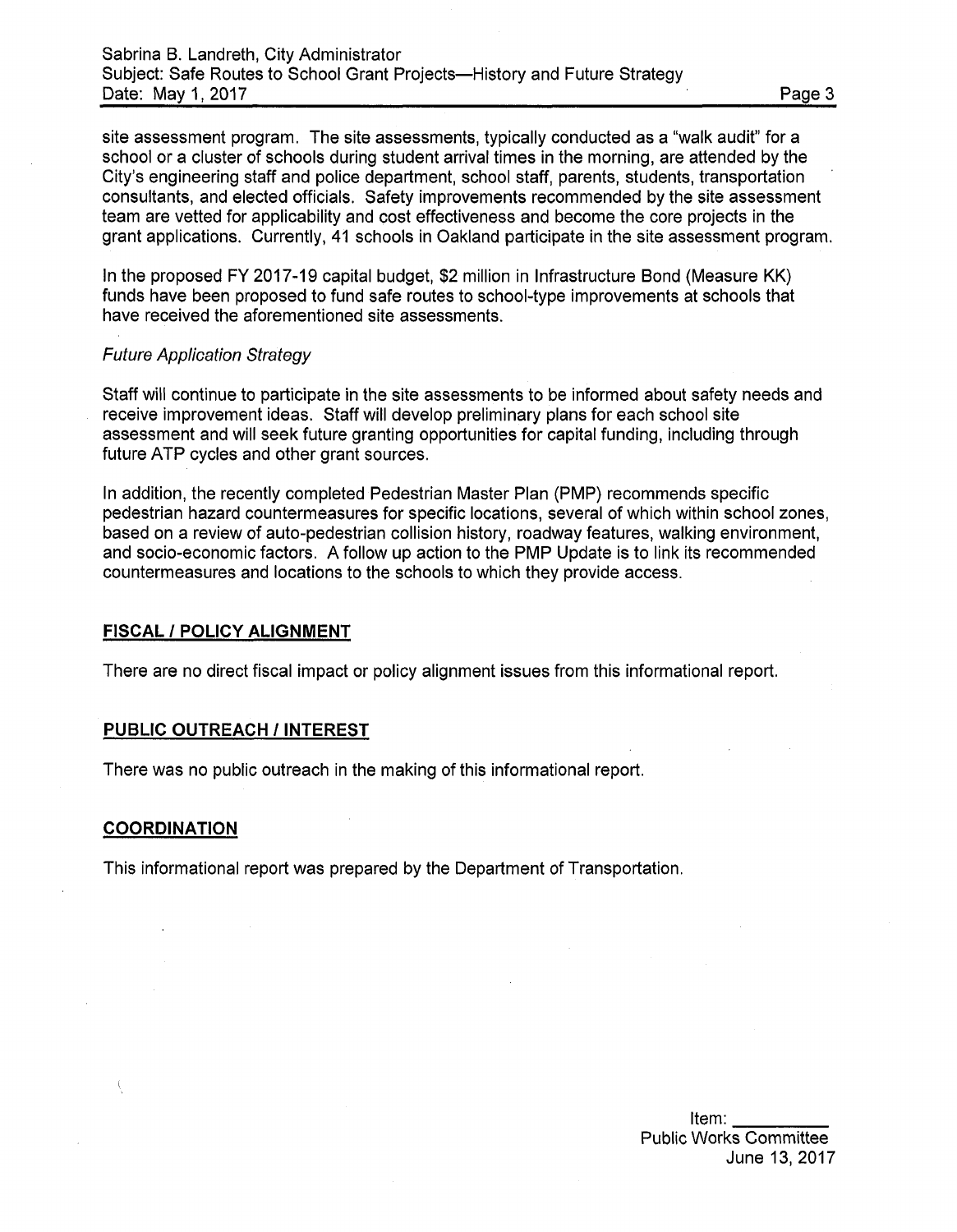#### **SUSTAINABLE OPPORTUNITIES**

*Economic*: There are no economic opportunities associated with this report.

*Environmental:* There are no environmental opportunities associated with this report.

*Social Equity:* There are no social equity opportunities associated with this report.

#### **CEQA**

This information report is exempt from the environmental analysis requirements of the California Environmental Quality Act (CEQA) under CEQA Guidelines Section 15061(b)(3) because it has no potential for causing a significant effect on the environment.

#### **ACTION REQUESTED OF THE CITY COUNCIL**

Receive this informational report on the history and the future strategy for the former "Safe Routes to School" grant and the Present "Active Transportation Program" grant.

For questions regarding this report, please contact Joe Wang, Safe Streets Division, at (510) 238-6107.

Respectfully submitted,

Rvan**@usso**, Director

Reviewed by: Wladimir Wlassowsky, P.E. Acting Assistant Director

Prepared by: Joe Wang, P.E. Supervising Transportation Engineer Safe Streets Division

Bruce Williams Senior Transportation Planner Strategic Planning and Administration Division

*Attachments (1):* 

*A: Summary of Oakland's Safe Routes to School Grant Projects* 

June 13, 2017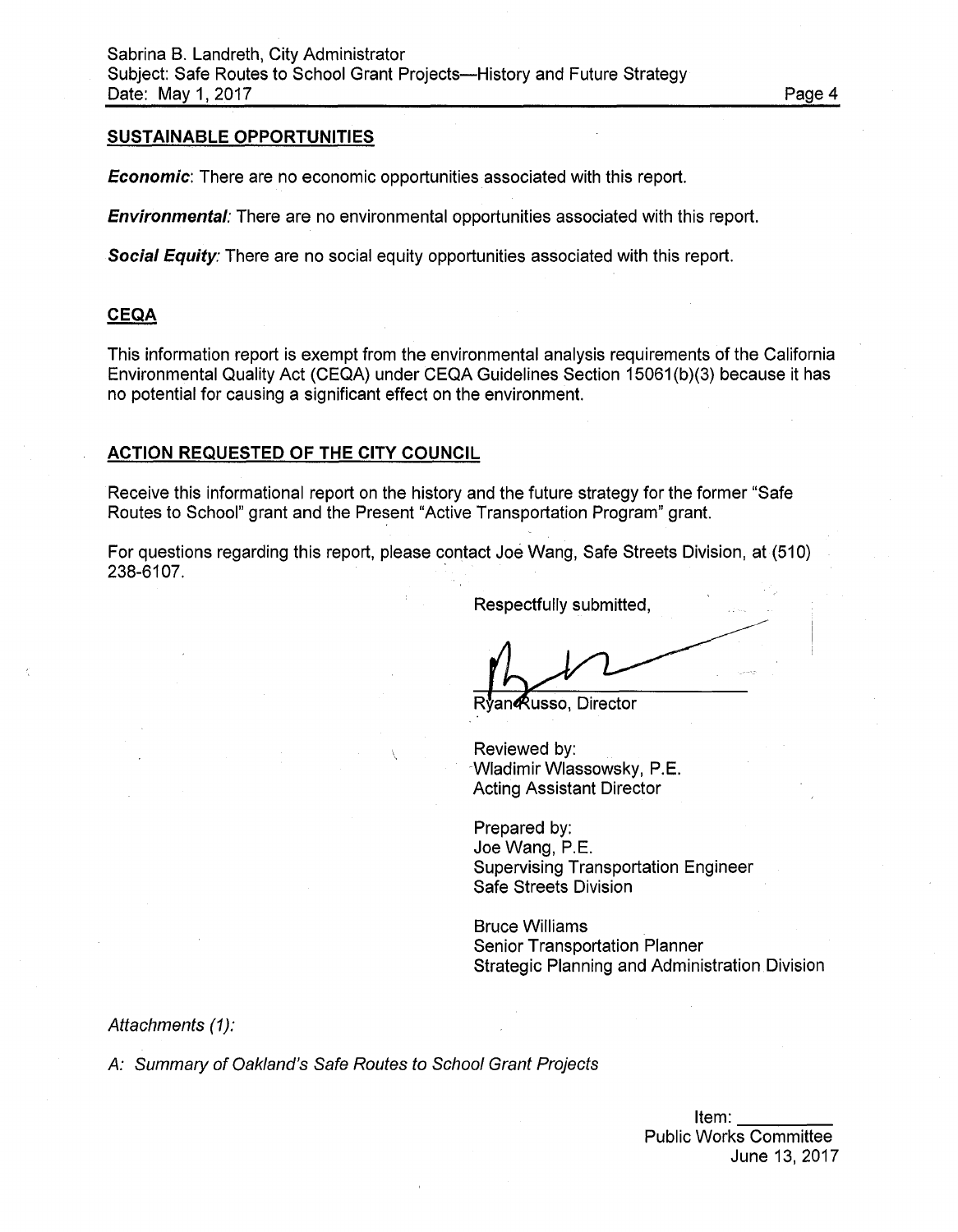| <b>SCHOOL</b>           | <b>GRADE</b>            | <b>LOCATION</b>                     | <b>IMPROVEMENT</b>                          | <b>AWARD AMOUNT</b> |
|-------------------------|-------------------------|-------------------------------------|---------------------------------------------|---------------------|
| <b>SR2S CYCLE 1</b>     |                         |                                     |                                             | \$.<br>459,000      |
| Allendale               | Е                       | 35th/Penniman                       | count down ped signal heads                 |                     |
| <b>Atherton Academy</b> | $\overline{\mathsf{H}}$ | 82nd/Bancroft                       | count down ped signal heads                 |                     |
| <b>Bret Harte</b>       | M                       | MacArthur/Coolidge                  | count down ped signal heads                 |                     |
| Carter                  | M                       | Telegraph/48th                      | count down ped signal heads                 |                     |
| <b>Elmhurst</b>         | M                       | 98th/Cherry                         | in-pavement flashing lights                 |                     |
| Emerson                 | Ε                       | Shafter/45th                        | count down ped signal heads                 |                     |
| Fremont                 | $\overline{\mathsf{H}}$ | Foothill/High                       | count down ped signal heads                 |                     |
| Fruitvale               | Ē                       | School/Coolidge                     | count down ped signal heads                 |                     |
| <b>Hawthorne</b>        | E                       | Foothill/33rd & E 18th              | bulb outs, traffic signal                   |                     |
| Mann                    | Ε                       | Foothill/Fairfax                    | count down ped signal heads                 |                     |
| Manzanita               | Е                       | 23rd/ E 27th                        | count down ped signal heads                 |                     |
| <b>McClymonds</b>       | н                       | Market/27th                         | count down ped signal heads                 |                     |
| Oakland                 | $\overline{\mathsf{H}}$ | MacArthur/Park                      | count down ped signal heads                 |                     |
| Oakland Tech            | н                       | Broadway/45th                       | count down ped signal heads                 |                     |
| Simmons                 | M                       | Foothill/35th & Coolidge & Galindo  | count down heads, bulb outs, traffic signal |                     |
| <b>St Anthony</b>       | E/M                     | Foothill/16th                       | count down ped signal heads                 |                     |
| St Jarlath              | Ē                       | Fruitvale/Harold                    | count down ped signal heads                 |                     |
| St Leo's                | Ë                       | Howe/Ridgeway                       | count down ped signal heads                 |                     |
| <b>Washington</b>       | Ε                       | Shattuck/61st                       | in-pavement flashing lights                 |                     |
| <b>Whittier</b>         | E                       | Seminary/ E 17th                    | count down ped signal heads                 |                     |
| <b>SR2S CYCLE 2</b>     |                         |                                     |                                             | 449,523<br>\$       |
| Brewer                  | M                       | Excelsior/Beaumont                  | count down ped signal heads                 |                     |
| <b>Brookfield</b>       | E                       | Edes/Elmhurst                       | count down ped signal heads                 |                     |
| <b>Burbank</b>          | E                       | MacArthur/64th                      | count down ped signal heads                 |                     |
| <b>Hawthorne</b>        | Έ                       | Foothill/28th, Fruitvale/Int & 16th | count down ped signal heads, bulb outs      |                     |
| La Escuelita            | Ε                       | 5th Ave/10th St                     | count down ped signal heads                 |                     |
| Longfellow              | E                       | Market/W. MacArthur                 | count down ped signal heads                 |                     |
| <b>Markham</b>          | Е                       | Bancroft/77th                       | traffic signal                              |                     |
| Parker                  | E                       | MacArthur/Ritchie                   | count down ped signal heads                 |                     |
| Prescott                | Ε                       | Peralta/7th & 12th                  | count down ped signal heads                 |                     |
| Sobrante                | E                       | Edes/105th                          | count down ped signal heads                 |                     |
| Washington              | Ė                       | Shattuck/Alcatraz                   | count down ped signal heads                 |                     |
| Westlake                | М                       | 27th/Harrison                       | count down ped signal heads                 |                     |
| <b>SR2S CYCLE 4</b>     |                         |                                     |                                             | \$<br>441,000       |
| Ascend                  | Έ                       | $E$ 12/37th                         | bulb outs                                   |                     |
| Franklin                | $\overline{\mathsf{E}}$ | Foothill/9th & 10th                 | bulb outs                                   |                     |
| Fremont                 | н                       | <b>High/Courtland</b>               | bulb outs                                   |                     |
| Hoover                  | E                       | Market/33rd & Brockhurst            | bulb outs                                   |                     |
| Jefferson               | Ē                       | Foothill/40th                       | traffic signal                              |                     |
| <b>SR2S CYCLE 6</b>     |                         |                                     |                                             | s<br>385,200        |

#### ATTACHMENT A Summary of Oakland's Safe Routes to School Grant Projects

**1 of 2**